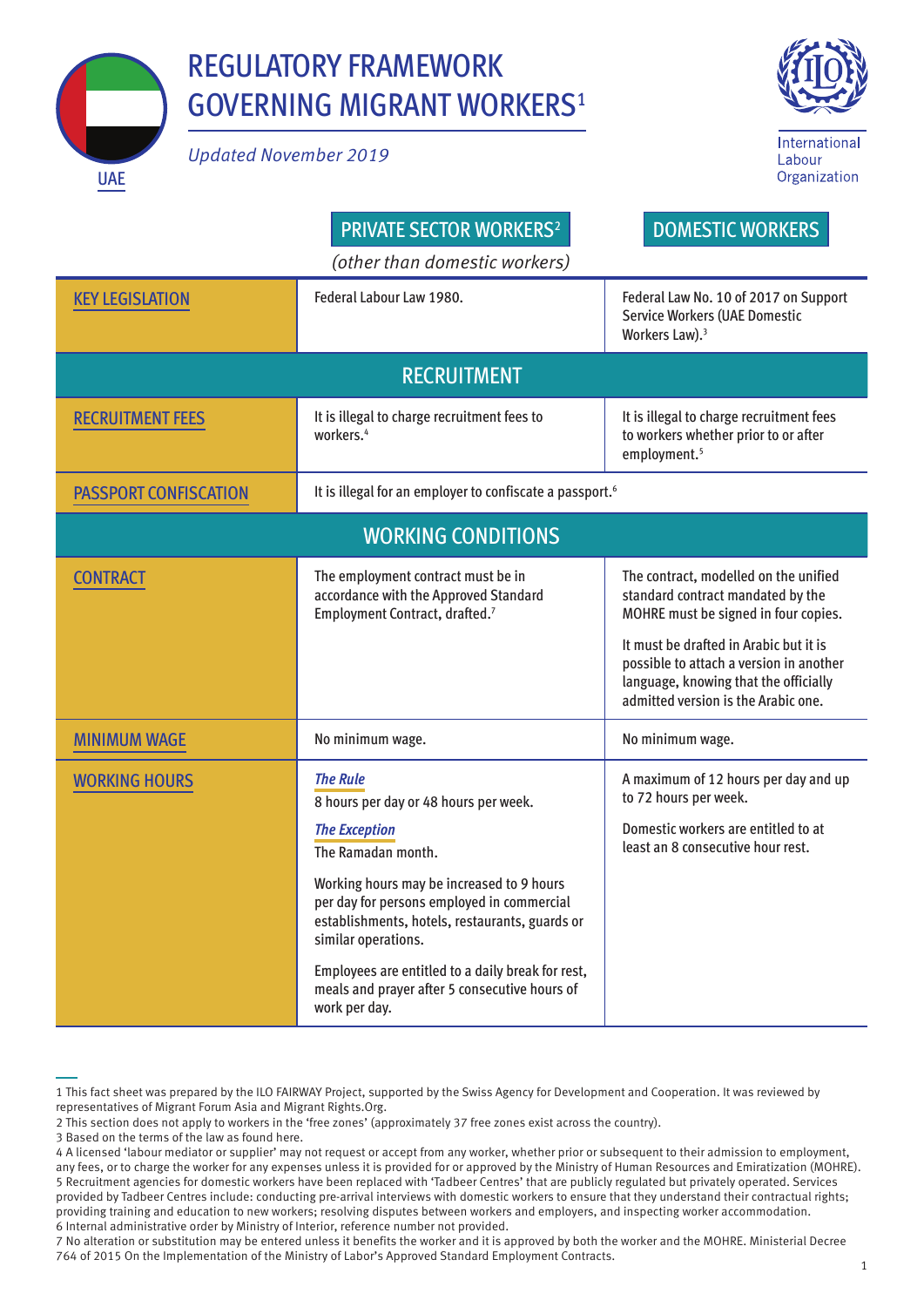| <b>REST PERIODS</b>                              | 1 day per week, on Friday.                                                                                                                                                                                                                                                                                                                                                                                                                                                                                                                                                                                                                                                                                              | 1 day per week.                                                                                                                                                                                                                                                                          |  |  |
|--------------------------------------------------|-------------------------------------------------------------------------------------------------------------------------------------------------------------------------------------------------------------------------------------------------------------------------------------------------------------------------------------------------------------------------------------------------------------------------------------------------------------------------------------------------------------------------------------------------------------------------------------------------------------------------------------------------------------------------------------------------------------------------|------------------------------------------------------------------------------------------------------------------------------------------------------------------------------------------------------------------------------------------------------------------------------------------|--|--|
|                                                  | Workers who complete work on Friday are entitled<br>to request a rest day in lieu which can be taken at<br>a later date or be paid at 150 per cent rate of their<br>basic wage.                                                                                                                                                                                                                                                                                                                                                                                                                                                                                                                                         |                                                                                                                                                                                                                                                                                          |  |  |
| OVERTIME                                         | <b>The Rule</b><br>Overtime provisions are at a rate of 125 per cent<br>of the wage.<br><b>The Exceptions</b><br>Overtime provisions increase up to 150 per<br>cent of the wage for work between 9:00pm and<br>04:00am.<br>Overtime cannot exceed 2 hours per day, unless<br>extreme circumstances justify it.                                                                                                                                                                                                                                                                                                                                                                                                          | Not specified                                                                                                                                                                                                                                                                            |  |  |
| <b>PAYMENT OF WAGES</b>                          | Employers must pay workers via the Wage<br>Protection System at least once a month or at<br>the dates specified in the work contract if the<br>frequency of payment is more than monthly.                                                                                                                                                                                                                                                                                                                                                                                                                                                                                                                               | Employers have to pay domestic<br>workers on a monthly basis no later<br>than 10 days after the due date. A<br>written receipt must be provided.                                                                                                                                         |  |  |
| <b>ANNUAL LEAVE</b>                              | 30 days per year. <sup>8</sup>                                                                                                                                                                                                                                                                                                                                                                                                                                                                                                                                                                                                                                                                                          | 30 days per year.                                                                                                                                                                                                                                                                        |  |  |
| <b>OTHER REQUIREMENTS</b>                        | Working outdoors is banned for construction<br>and industrial workers between 12:30pm and<br>03:00pm during summer, from 15 June till 15<br>September. <sup>9</sup><br>Workers are entitled to a 15 day paid sick leave<br>and an additional 15 day sick leave at half-<br>pay. After this period, sick leaves are not paid.                                                                                                                                                                                                                                                                                                                                                                                            | Employers have to provide domestic<br>workers with an appropriate<br>accommodation, medical care, food<br>and work attire.<br>Workers are entitled to a 15 day paid<br>sick leave and a 15 day unpaid sick<br>leave as well as a compensation for<br>work-related injuries or illnesses. |  |  |
| <b>FREEDOM OF ASSOCIATION</b>                    |                                                                                                                                                                                                                                                                                                                                                                                                                                                                                                                                                                                                                                                                                                                         |                                                                                                                                                                                                                                                                                          |  |  |
| <b>ABILITY TO JOIN TRADE UNION</b>               | Trade unions are not permitted, however there is no prohibition on committees at company<br>level, which can include worker representatives.                                                                                                                                                                                                                                                                                                                                                                                                                                                                                                                                                                            |                                                                                                                                                                                                                                                                                          |  |  |
| <b>GRIEVANCES AND DISPUTE RESOLUTION</b>         |                                                                                                                                                                                                                                                                                                                                                                                                                                                                                                                                                                                                                                                                                                                         |                                                                                                                                                                                                                                                                                          |  |  |
| LODGING COMPLAINTS/<br><b>RESOLVING DISPUTES</b> | <b>Conciliation</b><br>It is possible to file a complaint before the MOHRE for an amicable dispute resolution.<br>If not settlement is reached within 2 weeks of submission of the complaint, the MOHRE<br>can refer the dispute to the competent court.<br>Judicial remedy<br>Disputes which cannot be resolved by MOHRE can be brought before the Labour Court or<br>other Civil Courts.<br>The court must, within 3 days from the date of reception of the file, fix a hearing date.<br>For domestic workers, no legal action to recover rights under the provisions of this law<br>may be brought more than six months after the end of the employment relationship<br>without a legal justification. <sup>10</sup> |                                                                                                                                                                                                                                                                                          |  |  |

<sup>8 2</sup> days per month if the person has been employed less than a year but more than 6 months and 30 days a year if the person has been employed for more than a year. Workers receive any sums of accumulated annual leave days in case of dismissal or resignation, after the notice period. 9 Ministerial Decree No. 401 of 2015 Concerning the Determination of Midday Working Hours.

<sup>10</sup> Article 8, Federal Law No. 10 of 2017 on Support Service Workers. These procedures are under the Federal Law N0 10 of 2017 Support Service Workers and do not exist in the general text of the initial Labour Law which only mentions group actions and not individual claims.

Law 10 also has specific dispositions concerning the labour contracts that is a standardized one contrary to the provisions of the Emirati Labour Law that does not impose a format.

The procedure described here is the one of article 21 of Law 10, 2017.